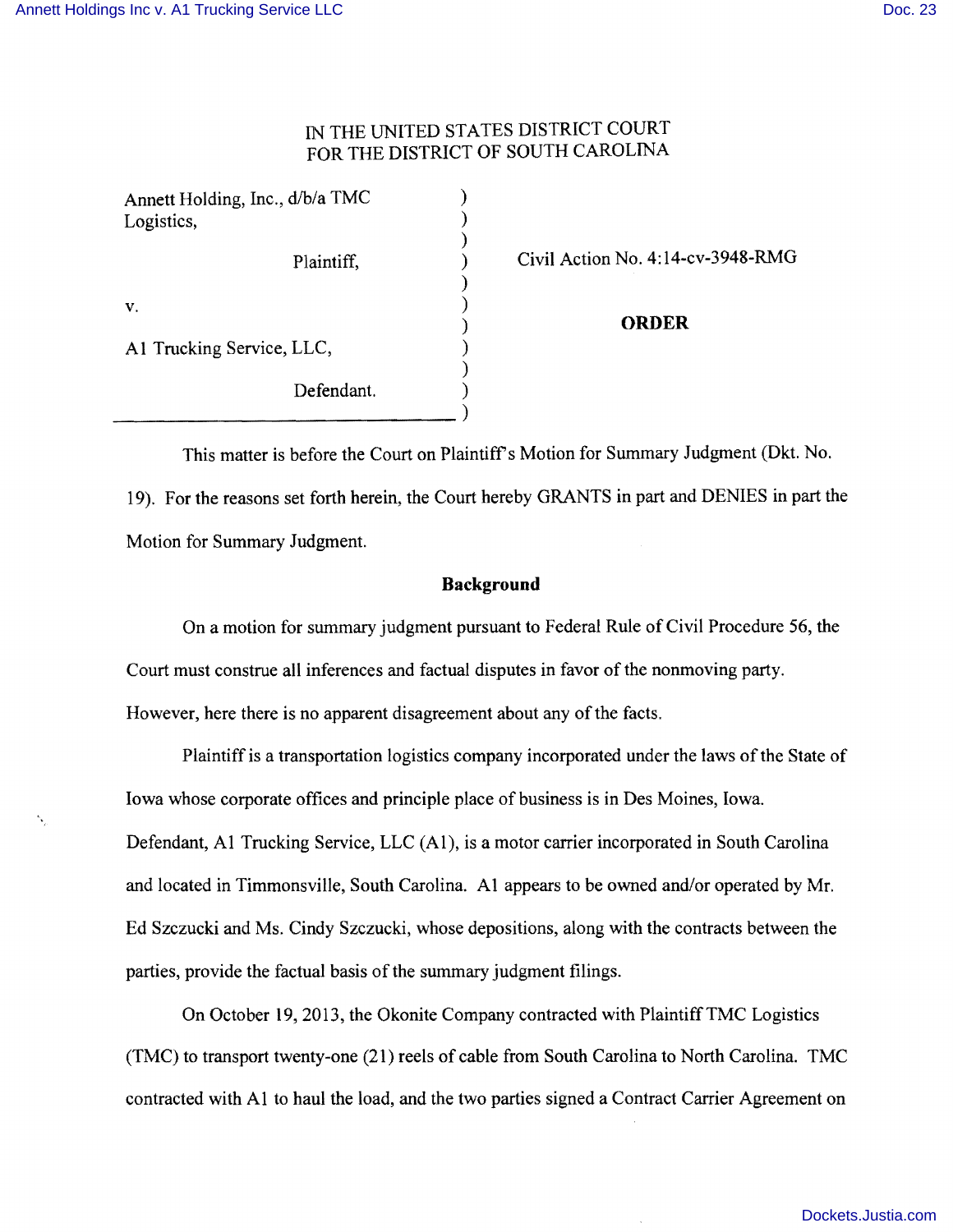December 19,2013. (Dkt. No. 19 at 1; Dkt. No. 19 at 1). The Agreement is attached to the Motion for Summary Judgment as Exhibit 2. (Dkt. No. 19-2). On December 20, 2013, the parties signed a Rate Confirmation sheet and Al picked up the freight from Okonite in Orangeburg, SC. Al then transported the freight to its trucking yardin Timmonsville, SC.

Finding a mechanical issue with the tractor that was intended to haul the load, Mr. Szczucki disconnected the trailer from the tractor and took the tractor to be repaired. The trailer and the reels were stolen from AI's unlocked trucking yard on the morning of December 23, 2013. (Dkt. No. 19 at 5, citing C. Szczucki Dep. 56:25-27). Okonite then demanded payment for the stolen freight and TMC reimbursed Okonite \$110,703.19. (Dkt. No. 19 at 2). TMC requested that A1 reimburse it for the stolen freight and A1 refused to do so.<sup>1</sup> Plaintiff then filed this suit, alleging five causes of action: (1) Breach of Contract; (2) violation of the Carmack Amendment to the Interstate Commerce Act; (3) Negligence; (4) Contractual Indemnity; and (5) Equitable Indemnity. (Dkt. No.1).

#### Analysis

# A. Legal Standard

Summary judgment is only appropriate if a party "shows that there is no genuine dispute as to any material fact" and that the movant is entitled to judgment as a matter of law. Fed. R. Civ. P. 56(a). In other words, summary judgment should be granted "only when it is clear that there is no dispute concerning either the facts of the controversy or the inferences to be drawn from those facts." *Pulliam Inv. Co. v. Cameo Props.,* 810 F.2d 1282, 1286 (4th Cir. 1987). "In determining whether a genuine issue has been raised, the court must construe all inferences and ambiguities in favor of the nonmoving party." *HealthSouth Rehab. Hosp. v. Am. Nat* 'f *Red Cross,* 101 F.3d 1005, 1008 (4th Cir. 1996). The party seeking summary judgment shoulders the

<sup>&</sup>lt;sup>1</sup> A1 also advises that it has reported a claim to its insurer, which has not honored the claim. (Dkt. No. 21 at 2).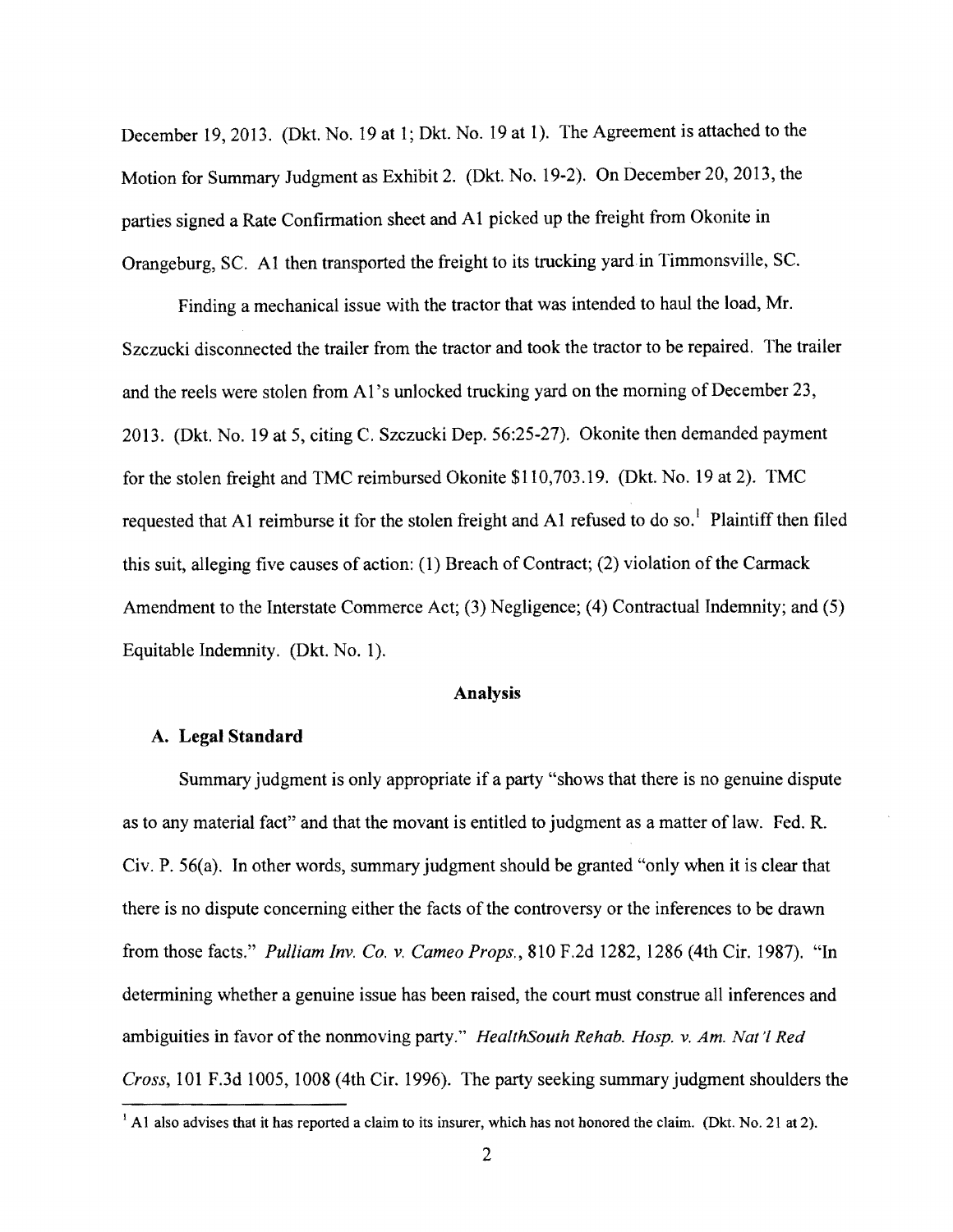initial burden of demonstrating to the court that there is no genuine issue of material fact. *Celotex Corp.* v. *Catrett,* 477 U.S. 317, 323 (1986). Once the moving party has made this threshold demonstration, the non-moving party, to survive the motion for summary judgment, may not rest on the allegations averred in his pleadings. *Id.* at 324. Rather, the non-moving party must demonstrate that specific, material facts exist that give rise to a genuine issue. *Id.*  Under this standard, "[c ]onclusory or speculative allegations do not suffice, nor does a 'mere scintilla of evidence'" in support of the non-moving party's case. *Thompson* v. *Potomac Elec. Power Co.,* 312 F.3d 645,649 (4th Cir. 2002) (quoting *Phillips* v. *CSX Transp., Inc.,* 190 F.3d 285,287 (4th Cir. 1999)).

### **B. Plaintiff's Claims**

Plaintiff has moved for summary judgment on all five of its claims. Defendant has filed a very short brief in response, addressing the Carmack Amendment claim directly, and the contract and negligence-related claims more broadly. Because it appears that the contract and negligence causes of action are preempted by federal law pursuant to the Carmack Amendment, the parties' arguments with respect to the state claims are considered only insofar as the negligence analysis is relevant to liability under the Carmack Amendment.

### **1. The Carmack Amendment**

The Carmack Amendment is a law governing motor carrier liability, initially adopted by Congress as an amendment to the Interstate Commerce Act of 1887. It is "a comprehensive exercise of Congress's power to regulate interstate commerce. As a result it has long been interpreted to preempt state liability rules pertaining to cargo carriage, either under statute or common law ... 'there can be no rational doubt but that Congress intended to take possession of the subject and supersede all state regulation with reference to it.'" *5K Logistics, Inc.* v. *Daily* 

3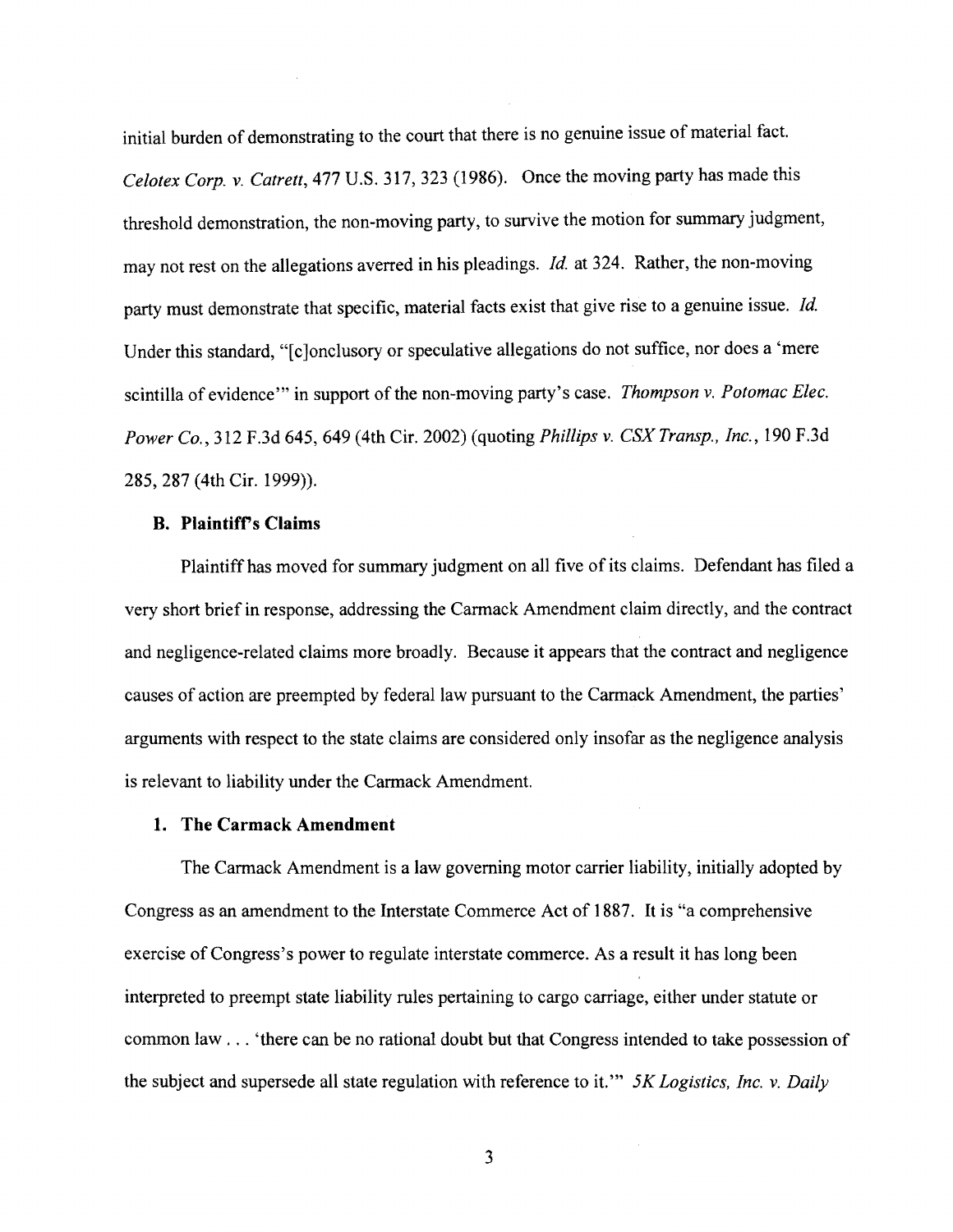*Exp., Inc.,* 659 F.3d 331,335 (4th Cir. 2011) (quoting *Adams Express Co.* v. *Croninger,* 226 U.S. 491, 505-06 (1913)). The Carmack Amendment provides that a carrier is liable "for the actual loss or injury to the [transported] property caused by (A) the receiving carrier, (B) the delivering carrier, or (C) another carrier over whose line or route the property is transported in the United States or from a place in the United States to a place in an adjacent foreign country...."

Courts have generally interpreted the Cannack Amendment's language to impose "something close to strict liability" upon carriers. *See, e.g. 5K Logistics, Inc.* v. *Daily Exp., Inc.,*  659 F.3d 331,335 (4th Cir. 2011) (quoting *Mitsui Sumitomo Ins. Co., Ltd.* v. *Evergreen Marine Corp.,* 621 F.3d 215,217 (2d Cir. 2010) (quoting *Rankin* v. *Allstate Ins. Co.,* 336 F.3d 8, 9 (1st Cir.2003))). According to the Supreme Court, a party seeking to recover must establish a prima facie case, whereupon the burden shifts to the carrier to prove that they were free from negligence and that the damage or loss resulted from a statutorily excepted cause such as an act of god, war, or the inherent vice of the goods. *Missouri Pac. R.R. Co.* v. *Elmore* & *Stahl,* 377 U.S. 134, 138 (1964).

Here, there is no dispute that the freight arrived at A1's facility in good condition, and that before leaving the carrier's possession, it was lost in its entirety. According to Plaintiff, these facts are therefore sufficient to meet the three required elements of a prima facie case: 1) delivery of goods in good condition to the carrier; 2) arrival to their destination in damaged condition; and 3) the amount of damages. (Dkt. No. 19 at 5, citing *Missouri Pac. R.R. Co,* 377 U.S. at 138; *Duck Head Footwear* v. *Mason and Dixon Lines, Inc.,* 41 Fed. App'x 692, 698 (4th Cir. 2002)).

Defendant makes two arguments defending itself from Cannack Amendment liability in its Response to the Motion for Summary Judgment. First, it contends that the Amendment "has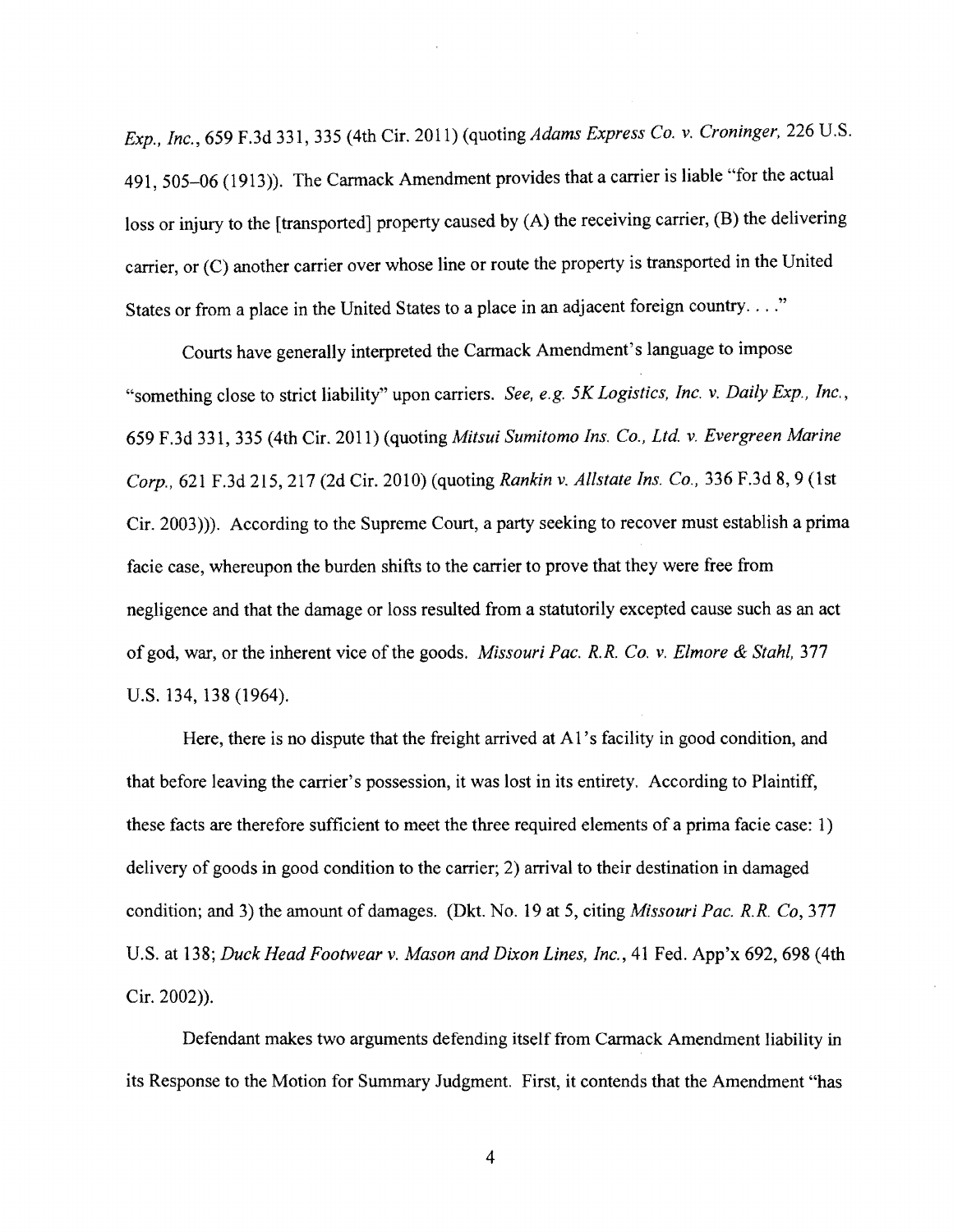no application, in this action, as all parties acknowledge that the cable was stolen." (Dkt. No. 21 at 3). Second, it argues that it was not negligent in leaving the freight unattended while its tractor was being repaired. *(Id.).* 

As to whether the Carmack Amendment is applicable where goods have been stolen, or are alleged to have been stolen, the clear language of the statute indicates that it is intended to address impose liability for "the actual loss or injury to the property caused by" the carrier. 42 U.S.C. § 14706. The cargo, having disappeared from Defendant's property, was certainly subject to an "actual loss" of the most severe variety. Defendant argues that because the prima facie elements as they are normally recited require that the plaintiff show "damaged" goods rather than "lost" goods, that Carmack Amendment cannot apply where goods are stolen. This interpretation is overly formalistic, and neglects the plain meaning of the statute, which was clearly intended to address instances of loss as well as damage. The statute was written to consolidate the handling of carrier-related claims, and it includes carefully crafted exemptions for certain extreme scenarios. Reading an additional exemption into the law for a rather commonplace occurrence would have the perverse effect of multiplying the number and confusion of cases brought under state law against carriers. Plaintiffs view, which invokes the Carmack Amendment to claims for stolen goods, is also widely accepted by the courts. *See, e.g. AIG Europe, S.A.* v. *Locust Point Terminal Corp.,* 1998 WL 1347, \*2 (4th Cir. 1998) (applying the Carmack Amendment in a case of stolen goods and explaining that "to establish a prima facie case for recovery against [Defendant], [Plaintiff] must prove: (1) that intact containers were delivered to [Defendant] and (2) that [Defendant] delivered less than intact containers" to their destination.).

5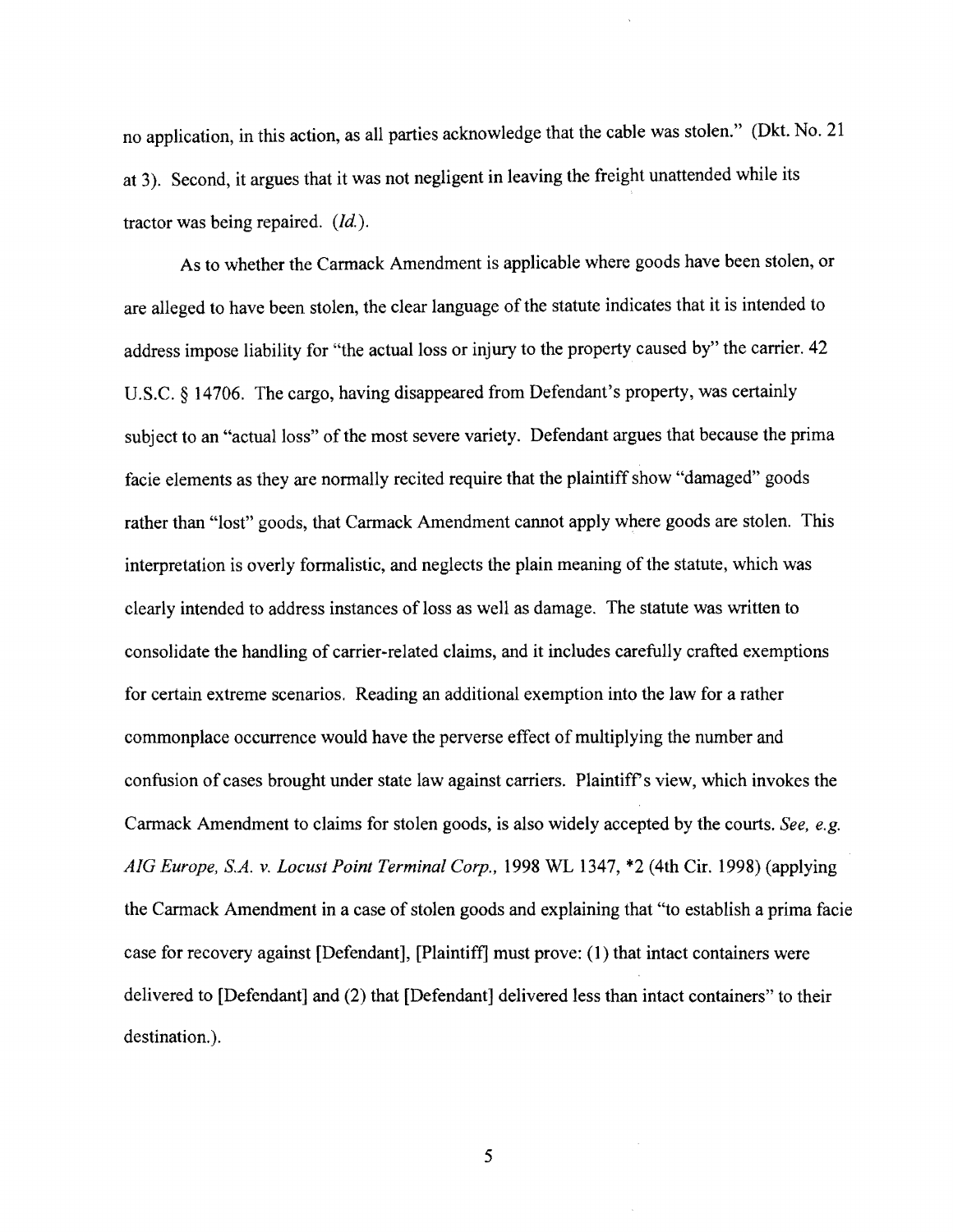Having found that Plaintiff has succeeded in presenting a prima facie case, the burden is therefore on Defendant to show 1) that its negligence did not cause the loss of the freight; and 2) that one of the statutory exemptions (an act of god, an act of war or a public enemy, an act or default of the shipper, an act of public authority, or the inherent vice or nature of the goods transported) applies. *See Missouri Pac. R. Co.* v. *Elmore* & *Stahl,* 377 U.S. 134, 139 (1964) (noting that even where damage to freight resulted from "other causes, such as the acts ofthird parties," there is no exception from carrier liability under the Carmack Amendment). Defendant has argued that the question of whether a particular set of actions constitute negligence is normally a question for the jury, inappropriate for resolution on a Rule 56 motion. *See Vaughn*  v. *A. E. Green Co.*, 277 S.C. 392, 393 (1982), (finding that where two witnesses gave affidavits testifying that defendant's employees knew that using gasoline to clean around a pilot light was dangerous and nonetheless used gasoline and started a fire, the question of whether such behavior was negligent was for the jury) (citing cases collected at West's S.c. Digest, Key No. 181(2)). However, the Response includes no discussion of the statutory exemptions. Because no evidence has been presented, and no argument made, that could carry Defendant's burden to show an applicable exemption from Carmack Amendment liability, the Court hereby grants summary judgment to Plaintiff on its Carmack Amendment claim.

#### **2. State Negligence and Contract Claims**

Plaintiff acknowledges in its Motion for Summary Judgment that the Carmack Amendment preempts its state claims, but presents the state claims as alternative grounds for relief in the event that the Court finds the Carmack Amendment inapplicable. (Dkt. No. 19 at 6, citing *5K Logistics, Inc.* 659 F.3d 331at 335). Having found the Carmack Amendment the

6